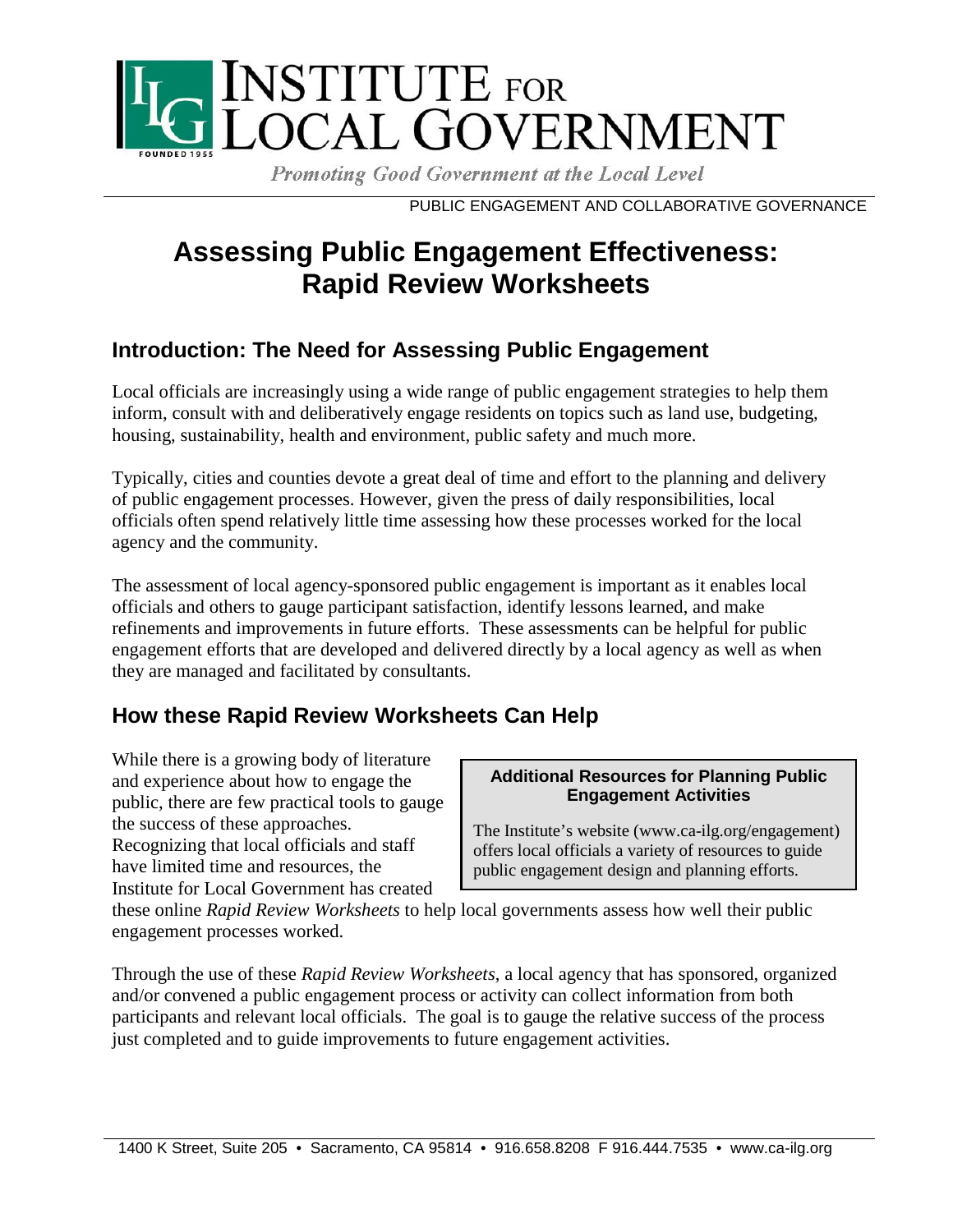# **A Guide to Upfront Process Planning**

These *Rapid Review Worksheets* can also be useful at the public engagement planning stage. An early review of the questions contained in the worksheets can help guide the planning and design of the engagement process as well as ensure that the design and purposes of the engagement process match up with what the agency plans to evaluate.

### **How to Use the** *Rapid Review Worksheets*

Within the full set of *Rapid Review Worksheets*, there are four general components (A, B, C, and D) that are available to help local agencies and others assess the success of their public engagement efforts. One or more of these evaluative components may be used depending on the interests and goals of the users.

There is a review worksheet for public engagement participants: **Participant Review Instructions and Worksheet** (Worksheet A).

There is another worksheet for the relevant sponsoring and responsible local officials: **Local Official Sponsors/Conveners Review Instructions and Worksheet** (Worksheet B)**.** 

Participants and the relevant local officials complete their worksheets to express their respective perceptions of the public engagement process just completed. There are four possible responses to each of the twenty statements in these worksheets: *strongly disagree*; *somewhat disagree*; *somewhat agree*, and *strongly agree*.

Local government agencies can use *only* the participant worksheet in order to gauge the satisfaction and feedback of participants; or they may use *both* the participant worksheet ("A") and the local official worksheet ("B") to compare the responses of local officials who have sponsored/organized the public engagement activity to the responses of participants. Both of these worksheets offer the same basic statements and, used together, allow for a useful comparison of perceptions of sponsors and participants. Such a comparison can be instructive in terms of assessing a current public engagement activity and making changing improvements in future public engagement efforts.

Both the participant and the local official worksheet also allow opportunities for those completing the forms to quickly add and total the responses for the four subsections of each worksheet questionnaire. Each subsection focuses on a different aspect of the completed public engagement process: *preparation; participants; process; and results*. If participants are asked to total their responses to each section, they can get a quick picture of how each section ranked in comparison to the others. This can also be a useful starting point for a facilitated discussion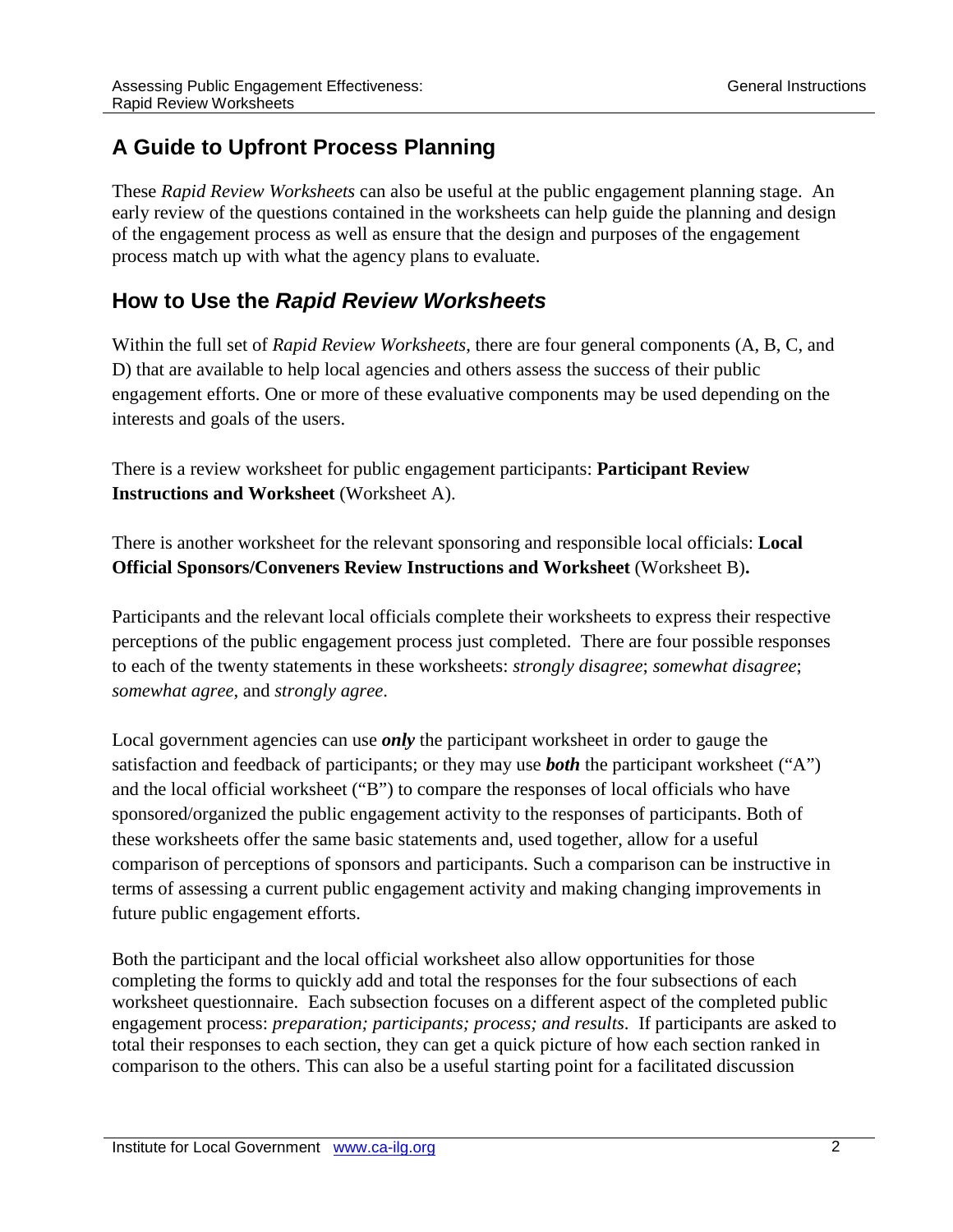among participants about the public engagement process, if process sponsors wish to (and have time to) make this available.

There are six optional questions on Worksheet A and Worksheet B that follow the twenty basic worksheet statements. They primarily ask the respondent to reflect on his/her responses to the individual questions and to the subsection categories. These may be included or not depending on the interests of process sponsors.

The Participant Review Worksheet can be completed at the end of a public engagement meeting, or can be emailed or mailed later to participants with a request that they be returned. Obviously having participants fill it out before they leave a meeting will help ensure a better response, but this may not always be possible.

Local officials (or others involved in organizing, sponsoring and/or convening the public meetings) will typically fill out the Local Officials Review Worksheet no more than a few days after the public engagement process is complete. While this may be completed individually, it is preferable that the appropriate local officials meet together to collectively determine responses. If the local official worksheet is to be used, it is also preferable that the appropriate local officials complete their worksheets *before* they see the participant responses.

The third worksheet, the **Comparison Worksheet** (Worksheet C), is an Excel document that compares, side by side, the aggregated responses of participants and local officials to the same public participation assessment questions. Worksheet C contains a **Participants Tally Sheet**, a **Local Officials Tally Sheet**, and a **Comparison Sheet**. The tally sheets allow easy online computation of the responses from the Participant Worksheet (Worksheet A) and the Local Official Worksheet (Worksheet B). The aggregated responses from both tally sheets are automatically entered on to the Comparison Sheet.

The Comparison Worksheet provides insights into areas where participants and sponsors agree and disagree in their opinions about the completed public engagement process. This can help identify areas for reflection and improvement, and generate useful discussions among local officials about future public engagement processes. Discussion questions for process organizers/sponsors follow the Comparison Worksheet.

The fourth component of the *Rapid Review Worksheets* is the **Process Improvement Worksheet** (Worksheet D) that is intended to help local officials (and others if desired) to: a) discuss the responses from both participants and sponsors; b) address specific evaluative questions intended for local officials alone; and c) identify and document improvements. There is a chart that lists all twenty statements and provides space to note possible improvement ideas. This is followed by four "Additional Assessment Questions" that are particularly important for local officials to ask and answer. Finally, there is room to document "Priority Recommendations to Improve Public Engagement" so that ideas for improvements can be explained and memorialized for future reference and use.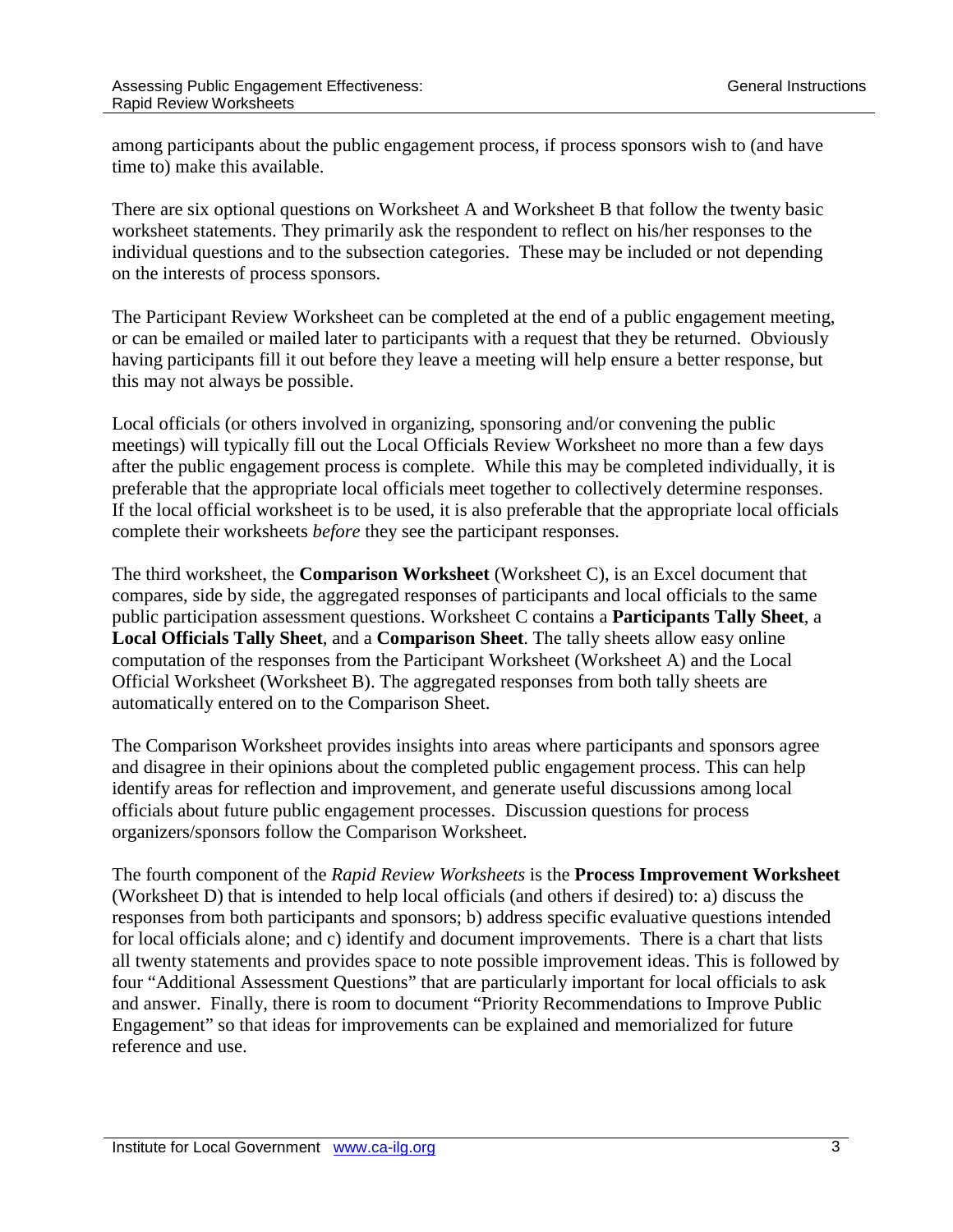*Please note that all worksheets are products of the Institute for Local Government (ILG) and may not be altered.* 

Overall, this set of *Rapid Review Worksheets* lays out a four-step public engagement review process. Some local agencies may wish to use one or a number of these assessment steps; others may wish to follow all four. The following chart reviews each worksheet's purpose.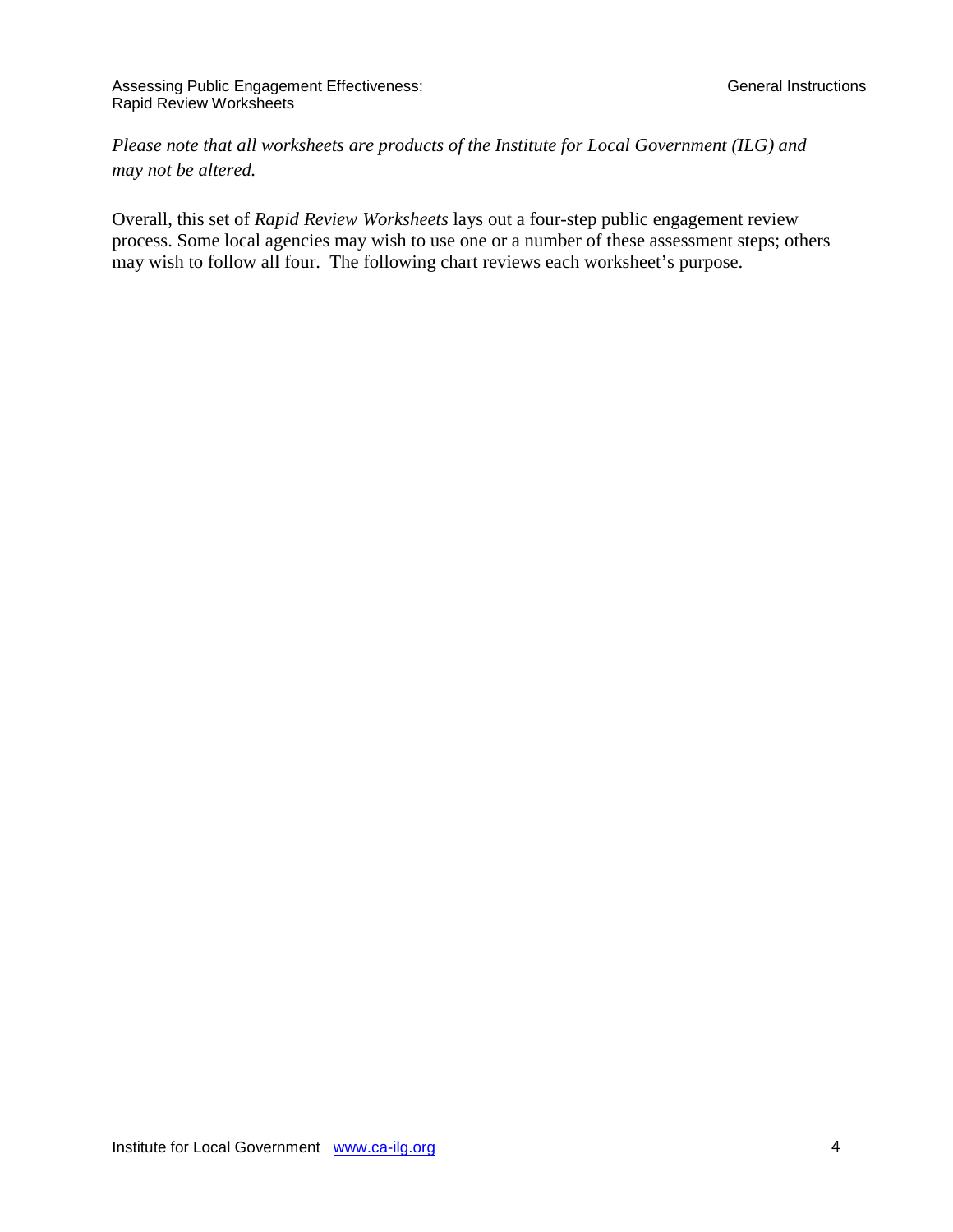|           | <b>Worksheets Description Summary</b>                                                                                                                                                                                                                                                                                                                                                                                                                                                                |
|-----------|------------------------------------------------------------------------------------------------------------------------------------------------------------------------------------------------------------------------------------------------------------------------------------------------------------------------------------------------------------------------------------------------------------------------------------------------------------------------------------------------------|
| A.        | <b>Participant Review Worksheet A.</b> A worksheet for public engagement participants<br>to assess their experiences. This worksheet contains 20 statements, with four possible<br>responses for each statement, that allow participants to indicate their perspectives on<br>the public engagement process. As an option, the worksheet also includes a short list of<br>questions that participants can reflect or comment on individually, or be used to guide<br>discussions among participants. |
| <b>B.</b> | Local Official Sponsor/Convener Review Worksheet B. A worksheet for the local<br>agency sponsors/conveners to provide their perspectives on how they believe<br>participants experienced the public engagement process. (The 20 statements and<br>response choices match those on the Participant Worksheet.) There is also a short list<br>of questions that can be considered individually and/or be used to launch a discussion<br>with the other local officials completing the worksheet.       |
| C.        | <b>Comparison Worksheet C.</b> An Excel document that provides side by side<br>comparisons of the aggregated participant and local officials responses to the<br>statements on Review Worksheets A and B, demonstrating similarities and differences<br>between the views of participants and local agency officials. Two accompanying tally<br>sheets allow easy online computation of these responses. There are also questions to<br>guide initial discussion on these points by local officials. |
| D.        | Process Improvement Worksheet D. A worksheet to guide local officials'<br>discussions of information from Worksheet C, identify areas of improvement, and<br>document these improvements for future public engagement processes. Discussions<br>and recommendations can build on the compared responses of participant and local<br>officials on the Comparison Worksheet (C) and from the specific additional questions<br>for local official sponsor/conveners found on this worksheet.            |
|           |                                                                                                                                                                                                                                                                                                                                                                                                                                                                                                      |

Each component builds on the previous one, creating additional insights, documenting what has been learned, and clarifying how improvements can be made in future public engagement activities. However, local officials may choose to use only the Participant Worksheet A, or the Participant Worksheet A and the questions in step two and three of the Process Improvement Worksheet D.

You can find all of these forms on line at [www.ca-ilg.org/rapidreview.](http://www.ca-ilg.org/rapidreview) For more information contact the Institute for Local Government, Public Engagement and Collaborative Governance program, at 916.658.8208 or e-mail Carmen Pereira at cpereira@ca-ilg.org.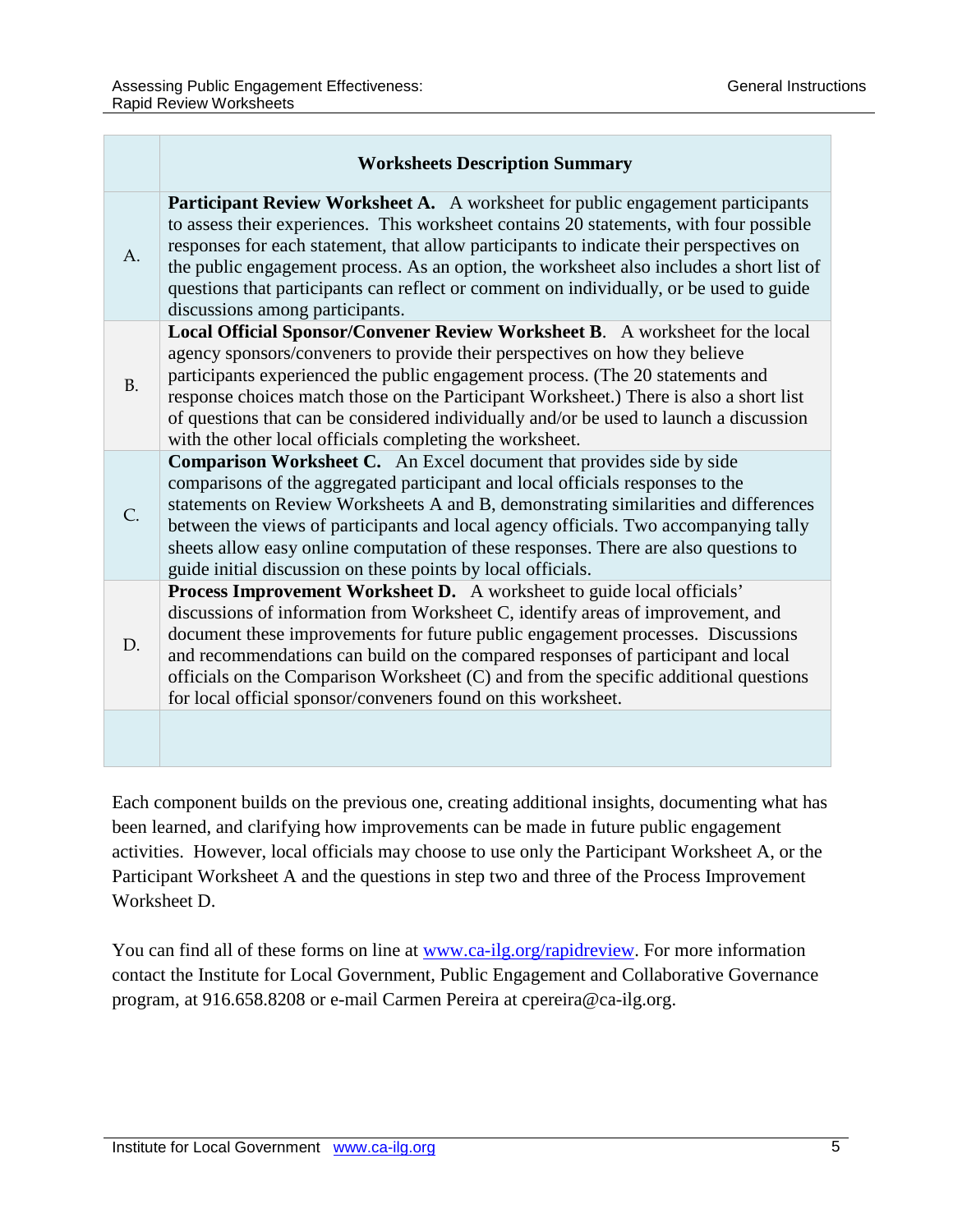#### **Participant Review Worksheet A: Instructions for Use**

At the completion of a public engagement process, an immediate assessment of the participants' experience is important. The following questionnaire offers a set of 20 statements that participants respond to by checking: *strongly disagree*; *somewhat disagree*; *somewhat agree*; or *strongly agree*. These responses provide a snapshot of participant opinions about the public engagement process. These responses can also provide a starting point for discussions with participants and among process sponsors/conveners.

Participants generally take no more than five or six minutes to complete the questionnaire. It may be best to copy the two-page questionnaire on the front and back of a single page to keep pages from getting separated.

It is helpful if each participant can be asked to add up and give the totals for the responses in each category of their individual questionnaire. **(Note that these are totals of the number values, not how many times the participants selected a "1" or "2" as a response.)** This addition allows participants to have a sense of what aspects of the process worked better, or less well, for them. This will add a few minutes to the time needed for evaluation. However if you wish to give participants the time to talk about their responses with each other and discuss the optional questions, these totals will be helpful.

The questions for reflection and discussion may be used to ask each participant to individually reflect on their answers to the worksheet questions or as preparation for joint discussions among participants. Of course, discussions are possible only if participants are in the room together rather than filling out the worksheets later and returning them by mail or email. The forms can also be submitted to public engagement organizers to add to the evaluative information collected.

This Worksheet can be used after a one meeting or multi-step public engagement process. If there is more than one kind of process or approach used to engage the public, it will probably be best to review each independently.

Worksheet C, an online Excel document, contains a Participants Tally Sheet (see explanation under "Comparison Worksheet C") that can be used to easily aggregate the participant responses to all 20 statements and automatically add these "scores" to the Comparison Sheet.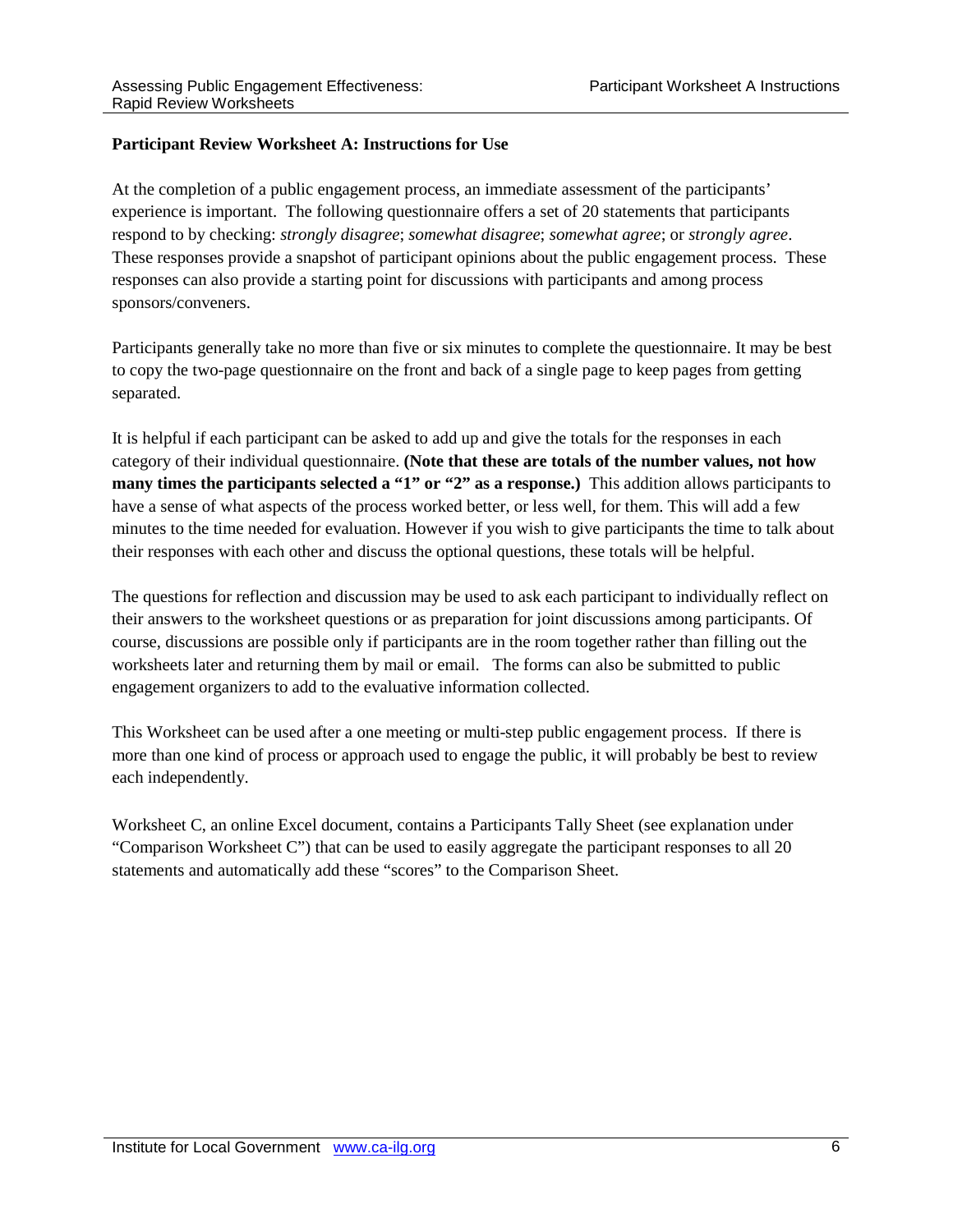Meeting \_\_\_\_\_\_\_\_\_\_\_\_\_\_\_\_\_\_\_\_\_\_\_\_\_\_\_\_\_\_\_\_\_\_ Date: \_\_\_\_\_\_\_\_\_\_\_\_\_\_\_\_\_\_

| Meeting   |  |
|-----------|--|
| Location: |  |

Step One: Please rank the following statements from 1 to 4 depending on if you (1) strongly disagree, (2) somewhat disagree, (3) somewhat agree or (4) strongly agree. Circle 1, 2, 3 or 4 for each item, add up the totals for each category. *[Example: 2 responses for "Somewhat Agree" = 6, 3 responses for "Strongly Disagree" = 3; Total for category = 9. Do the same for each category.]*

| <b>RATE YOUR EXPERIENCE</b>                                                                                                                   |                      |                      |                   |                   |
|-----------------------------------------------------------------------------------------------------------------------------------------------|----------------------|----------------------|-------------------|-------------------|
| <b>CATEGORY 1: PREPARATION</b>                                                                                                                | Strongly<br>disagree | Somewhat<br>disagree | Somewhat<br>agree | Strongly<br>agree |
| 1. The notice, advertisement or invitation to participate was clear and<br>welcoming.                                                         | $\mathbf{1}$         | $\overline{2}$       | 3                 | $\overline{4}$    |
| 2. Information about the meeting topic, provided to me before or at<br>the meeting, helped prepare me to participate more effectively.        | $\mathbf{1}$         | $\overline{2}$       | 3                 | $\overline{4}$    |
| 3. The purpose of the meeting was clear to me                                                                                                 | $\mathbf{1}$         | $\overline{2}$       | 3                 | $\overline{4}$    |
| 4. Before the meeting, I believed that any individual views offered<br>would be taken seriously by policymakers.                              | 1                    | $\overline{2}$       | 3                 | $\overline{4}$    |
| 5. Before the meeting, I believed that any collective views or<br>recommendations developed would be seriously considered by<br>policymakers. | $\mathbf{1}$         | $\overline{2}$       | 3                 | $\overline{4}$    |
| <b>SUBTOTAL</b>                                                                                                                               |                      |                      |                   |                   |
| <b>CATEGORY 2: PARTICIPANTS</b>                                                                                                               |                      |                      |                   |                   |
| 6. The participants in the meeting reflected the diversity of the people<br>and views of our community.                                       | $\mathbf{1}$         | $\overline{2}$       | 3                 | $\overline{4}$    |
| 7. The mix of participants was appropriate for the topic of the<br>meeting.                                                                   | $\mathbf{1}$         | $\overline{2}$       | 3                 | $\overline{4}$    |
| 8. I felt comfortable with the other participants.                                                                                            | $\mathbf{1}$         | $\overline{2}$       | 3                 | $\overline{4}$    |
| 9. Meeting participants treated each other respectfully.                                                                                      | $\mathbf{1}$         | $\overline{2}$       | 3                 | $\overline{4}$    |
|                                                                                                                                               |                      |                      |                   | $\overline{4}$    |
| 10. Other participants were constructive in their comments.                                                                                   | $\mathbf{1}$         | $\overline{2}$       | 3                 |                   |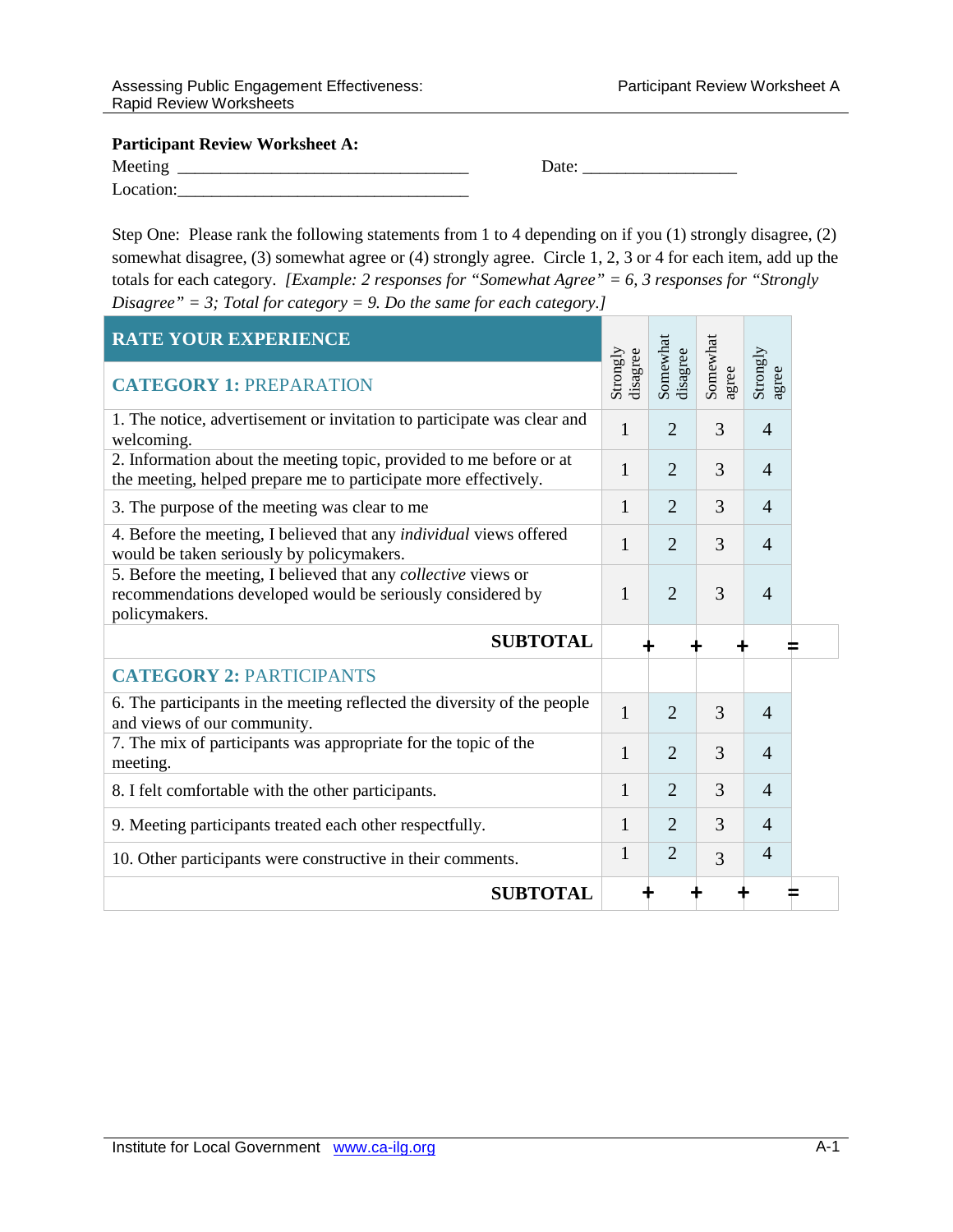| <b>RATE YOUR EXPERIENCE</b><br><b>CATEGORY 3: PROCESS</b>                                                                           | Strongly<br>disagree | Somewhat<br>disagree | Somewhat<br>agree | Strongly<br>agree |  |
|-------------------------------------------------------------------------------------------------------------------------------------|----------------------|----------------------|-------------------|-------------------|--|
| 11. The agenda and process for the meeting were appropriate for the<br>topic and helped make the meeting productive.                | 1                    | $\overline{2}$       | 3                 | $\overline{4}$    |  |
| 12. There was sufficient opportunity for me to express my views<br>about what I thought was important.                              | 1                    | $\overline{2}$       | 3                 | $\overline{4}$    |  |
| 13. There was sufficient opportunity for participants to exchange<br>views and learn from each other.                               | 1                    | $\overline{2}$       | 3                 | $\overline{4}$    |  |
| 14. There was sufficient opportunity for participants to develop joint<br>views or recommendations.                                 | $\mathbf{1}$         | $\overline{2}$       | 3                 | $\overline{4}$    |  |
| 15. The facilitator(s) provided a safe, fair and well-managed<br>environment for participants.                                      | 1                    | $\overline{2}$       | 3                 | $\overline{4}$    |  |
| <b>SUBTOTAL</b>                                                                                                                     |                      |                      |                   |                   |  |
| <b>CATEGORY 4: RESULTS</b>                                                                                                          |                      |                      |                   |                   |  |
| 16. I changed my thinking about the topic as a result of this public<br>engagement process.                                         | 1                    | $\overline{2}$       | 3                 | $\overline{4}$    |  |
| 17. I believe that this meeting will result in better decisions on the<br>topic discussed.                                          | 1                    | $\overline{2}$       | 3                 | $\overline{4}$    |  |
| 18. I understand how decision makers will use the results of this<br>meeting.                                                       | 1                    | $\overline{2}$       | 3                 | $\overline{4}$    |  |
| 19. If asked, I would participate again in meetings like this.                                                                      | 1                    | $\overline{2}$       | 3                 | $\overline{4}$    |  |
| 20. I would encourage other residents to participate in similar public<br>engagement processes on this or other appropriate topics. | $\mathbf{1}$         | $\overline{2}$       | 3                 | $\overline{4}$    |  |
| <b>SUBTOTAL</b>                                                                                                                     |                      |                      |                   |                   |  |
| <b>TOTAL</b>                                                                                                                        |                      |                      |                   |                   |  |

\_\_\_\_\_\_\_\_\_\_\_\_\_\_\_\_\_\_\_\_\_\_\_\_\_\_\_\_\_\_\_\_\_\_\_\_\_\_\_\_\_\_\_\_\_\_\_\_\_\_\_\_\_\_\_\_\_\_\_\_\_\_\_\_\_\_\_\_\_\_\_\_\_\_\_

\_\_\_\_\_\_\_\_\_\_\_\_\_\_\_\_\_\_\_\_\_\_\_\_\_\_\_\_\_\_\_\_\_\_\_\_\_\_\_\_\_\_\_\_\_\_\_\_\_\_\_\_\_\_\_\_\_\_\_\_\_\_\_\_\_\_\_\_\_\_\_\_\_\_\_

Any comments you'd like to add? \_\_\_\_\_\_\_\_\_\_\_\_\_\_\_\_\_\_\_\_\_\_\_\_\_\_\_\_\_\_\_\_\_\_\_\_\_\_\_\_\_\_\_\_\_\_\_\_\_\_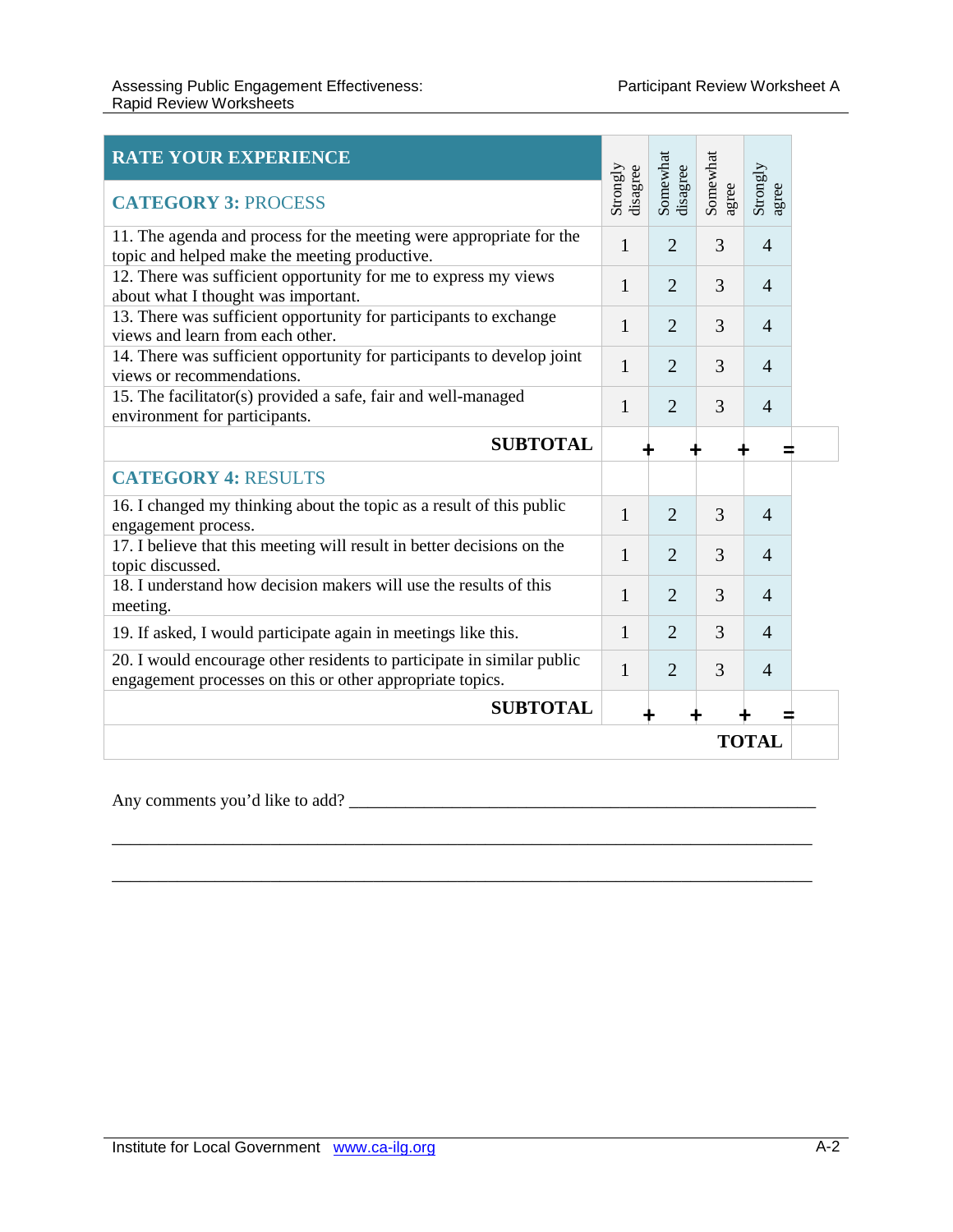Step Two (Optional): Questions for Reflection and/or Discussion**:**

- 1. Which individual statement(s) did you most strongly agree with? Why?
- 2. Which individual statement(s) do you most strongly disagree with? Why?
- 3. Which category of statements did you score highest? Why?
- 4. Which category of statements did you score lowest? Why?
- 5. For you, were there any surprising or unanticipated results from this public engagement process?
- 6. For you, what would have most improved this public engagement process?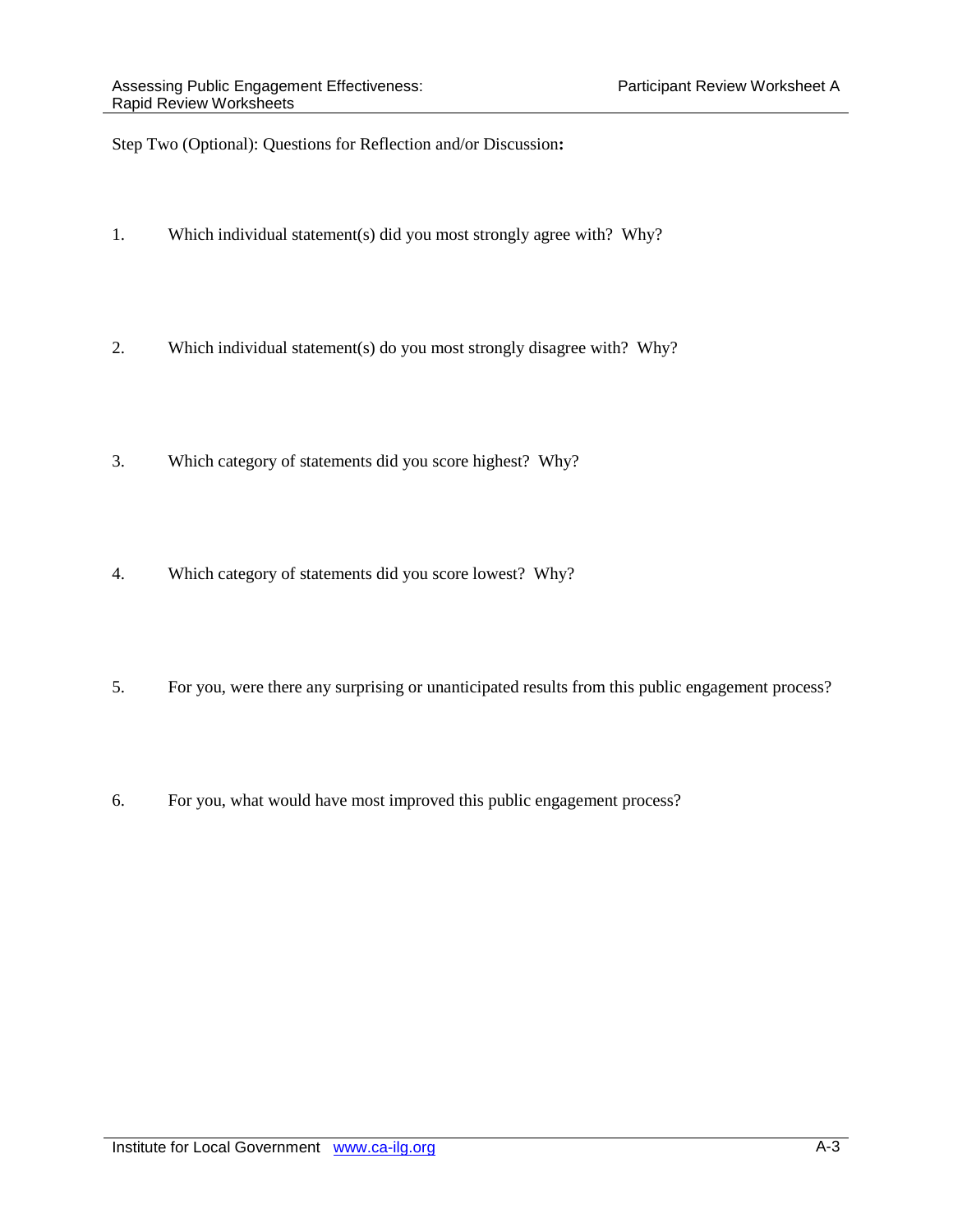#### **Local Officials (Sponsors/Conveners) Review Worksheet B: Instructions for Use**

At the completion of a public engagement process, it is also important for local agency sponsors/conveners to assess the process. This may include elected or appointed officials as well as staff, who were directly involved in process planning and delivery. Ideally, these would be individuals who had a chance to actually see the process, although this may not always be possible**.** 

### **It is best if the local officials do not review the participant worksheets before they complete their own.**

This response template offers a set of 20 statements - **matched to those of participants** - that can provide a starting point for discussions among local officials who have organized, convened and/or facilitated the process. The form can be used after a one meeting or multi-step public engagement process. However, if more than one kind of process or approach is used to engage the public, it will probably be best to review each independently.

It is preferable that those local officials who will fill out the questionnaire meet together to collectively discuss and complete a single questionnaire. This provides an opportunity for joint discussions and shared perspectives, and also prevents the need for tabulation of the multiple local officials' responses.

If local official sponsors/conveners do fill out this worksheet individually, there is a tabulation sheet, Local Officials Tally Sheet (see explanation under "Comparison Worksheet C") that will automatically aggregate the responses to each statement and automatically place the median score on the Comparison Sheet.

In either case, it is helpful to tabulate the responses to each **categorical section** of the questionnaire. This allows local officials to have a sense of what aspects of the process they believed worked better, or less well, for participants. If done individually this will add a few minutes to the time needed to complete the evaluation.

The questions for reflection and discussion at the end of the questionnaire may be used by local officials to individually or collectively reflect on their responses and begin to assess the public engagement process. Of course, discussions are possible only if participants are in the room together rather than filling out the worksheets individually.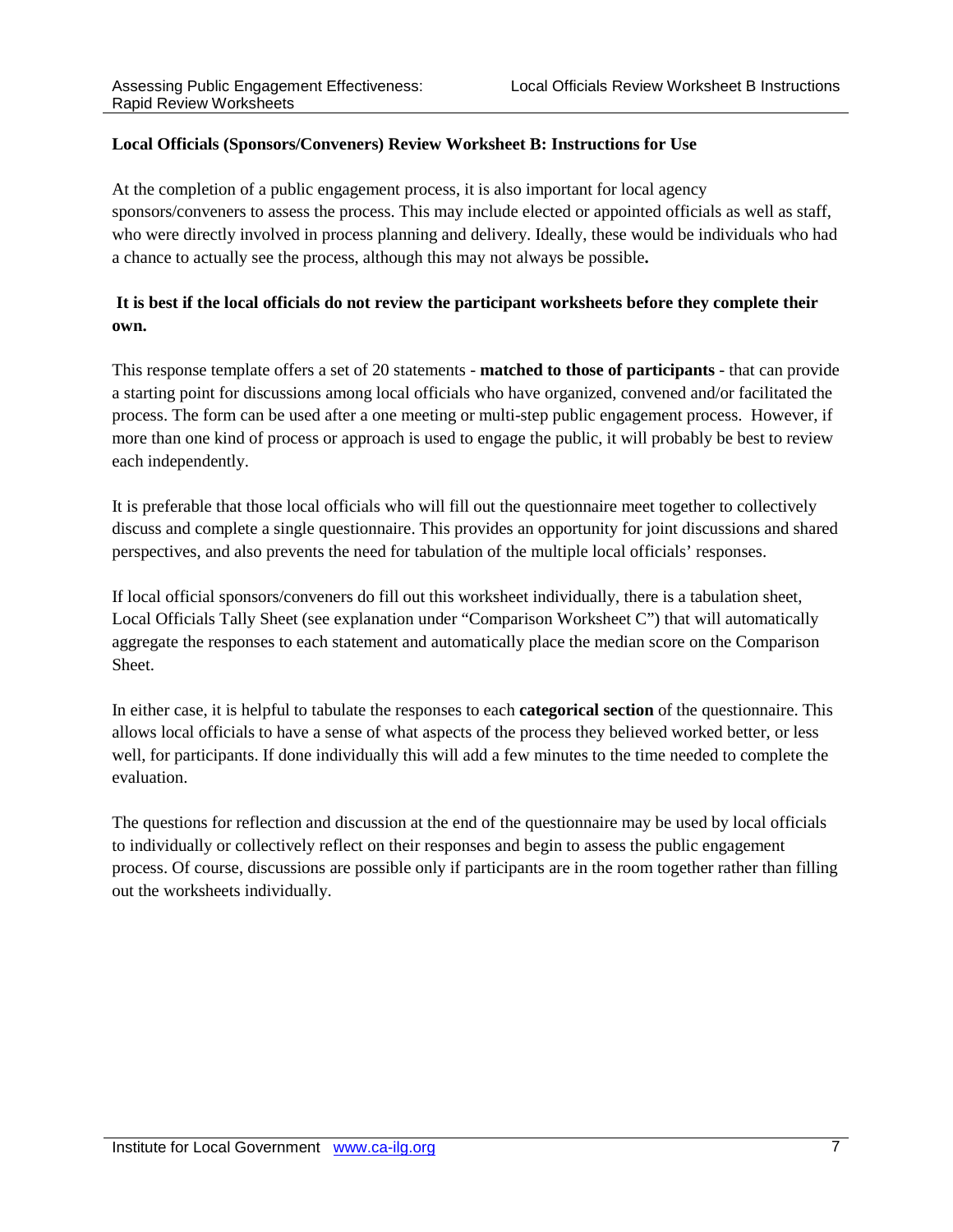#### **Local Official Sponsors/Conveners Review Worksheet B:**

Step One: Please rank the following statements from 1 to 4 based on *how you think participants experienced the public engagement process*: (1) strongly disagree, (2) somewhat disagree, (3) somewhat agree, or (4) strongly agree. Circle the 1, 2, 3 or 4 for each item, and, if requested, add up the totals for each category. *[Example: 2 responses for "Somewhat Disagree" = 4, 3 responses for "Strongly Agree" = 12; Total for category = 16. Do the same for each category.]*

| <b>ASSESS YOUR PERCEPTIONS OF HOW</b><br>PARTICIPANTS EXPERIENCED THE PUBLIC<br><b>ENGAGEMENT PROCESS</b>                                       | Strongly<br>disagree | Somewhat<br>disagree | Somewhat | Strongly agree |  |
|-------------------------------------------------------------------------------------------------------------------------------------------------|----------------------|----------------------|----------|----------------|--|
| <b>CATEGORY 1: PREPARATION</b>                                                                                                                  |                      |                      | agree    |                |  |
| 1. The notice, advertisement and/or invitation to participate was clear<br>and welcoming.                                                       | $\mathbf{1}$         | $\overline{2}$       | 3        | $\overline{4}$ |  |
| 2. Information about the meeting topic, provided to attendees before<br>or at the meeting, helped prepare them to participate more effectively. | $\mathbf{1}$         | $\overline{2}$       | 3        | $\overline{4}$ |  |
| 3. The purpose of the meeting was clear to participants.                                                                                        | $\mathbf{1}$         | $\overline{2}$       | 3        | $\overline{4}$ |  |
| 4. Before the meeting, participants believed their individual views<br>would be seriously considered by policymakers.                           | 1                    | $\overline{2}$       | 3        | $\overline{4}$ |  |
| 5. Before the meeting, participants believed their collective views or<br>recommendations would be seriously considered by policymakers.        | 1                    | $\overline{2}$       | 3        | $\overline{4}$ |  |
| <b>SUBTOTAL</b>                                                                                                                                 |                      |                      |          |                |  |
| <b>CATEGORY 2: PARTICIPANTS</b>                                                                                                                 |                      |                      |          |                |  |
| 6. The participants in the meeting reflected the diversity of the people<br>and views of our community.                                         | 1                    | $\overline{2}$       | 3        | $\overline{4}$ |  |
| 7. The mix of participants was appropriate for the topic of the<br>meeting.                                                                     | 1                    | $\overline{2}$       | 3        | $\overline{4}$ |  |
| 8. Participants felt comfortable with each other.                                                                                               | 1                    | $\overline{2}$       | 3        | $\overline{4}$ |  |
| 9. Participants treated each other respectfully.                                                                                                | 1                    | $\overline{2}$       | 3        | $\overline{4}$ |  |
| 10. Those attending believed that other participants were constructive<br>in their comments.                                                    | $\mathbf{1}$         | $\overline{2}$       | 3        | $\overline{4}$ |  |
| <b>SUBTOTAL</b>                                                                                                                                 |                      |                      |          |                |  |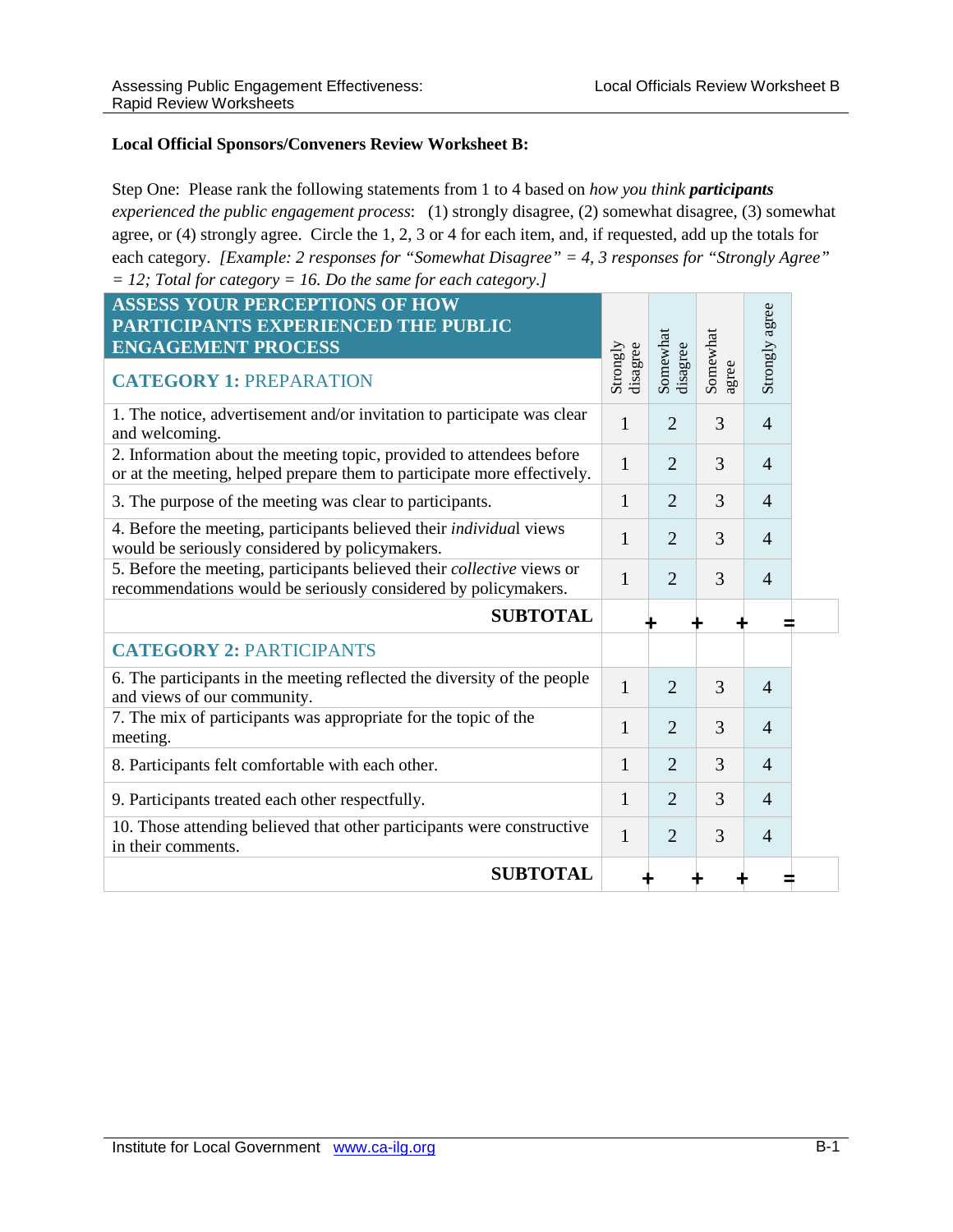| <b>ASSESS YOUR PERCEPTIONS OF HOW</b><br>PARTICIPANTS EXPERIENCED THE PUBLIC<br><b>ENGAGEMENT PROCESS</b><br><b>CATEGORY 3: PROCESS</b>           | Strongly<br>disagree | Somewhat<br>disagree | Somewhat<br>agree | Strongly agree |  |
|---------------------------------------------------------------------------------------------------------------------------------------------------|----------------------|----------------------|-------------------|----------------|--|
| 11. The agenda and process for the meeting were appropriate for the<br>topic and helped make the meeting productive.                              | 1                    | $\overline{2}$       | 3                 | $\overline{4}$ |  |
| 12. There was sufficient opportunity for participants to express their<br>views about what they thought was important.                            | 1                    | $\overline{2}$       | 3                 | $\overline{4}$ |  |
| 13. There was sufficient opportunity for participants to exchange<br>views and learn from each other.                                             | 1                    | $\overline{2}$       | 3                 | $\overline{4}$ |  |
| 14. There was sufficient opportunity for participants to develop joint<br>views and/or recommendations.                                           | 1                    | $\overline{2}$       | 3                 | $\overline{4}$ |  |
| 15. The facilitator(s) provided a safe, fair and well-managed<br>environment for participants.                                                    | 1                    | $\overline{2}$       | 3                 | $\overline{4}$ |  |
| <b>SUBTOTAL</b>                                                                                                                                   |                      |                      |                   |                |  |
| <b>CATEGORY 4: RESULTS</b>                                                                                                                        |                      |                      |                   |                |  |
| 16. Participants changed their thinking about the topic as a result of<br>this public engagement process.                                         | 1                    | $\overline{2}$       | 3                 | $\overline{4}$ |  |
| 17. Participants believed that this meeting will result in better<br>decisions on the topic discussed.                                            | 1                    | $\overline{2}$       | 3                 | $\overline{4}$ |  |
| 18. It was clear to participants how decision makers will use the<br>results of this meeting.                                                     | 1                    | $\overline{2}$       | 3                 | $\overline{4}$ |  |
| 19. If asked, those attending would participate in meetings like this<br>again.                                                                   | 1                    | $\overline{2}$       | 3                 | $\overline{4}$ |  |
| 20. Participants would encourage other residents to participate in<br>similar public engagement processes on this or other appropriate<br>topics. | 1                    | $\overline{2}$       | 3                 | $\overline{4}$ |  |
| <b>SUBTOTAL</b>                                                                                                                                   |                      |                      |                   |                |  |
| <b>TOTAL</b>                                                                                                                                      |                      |                      |                   |                |  |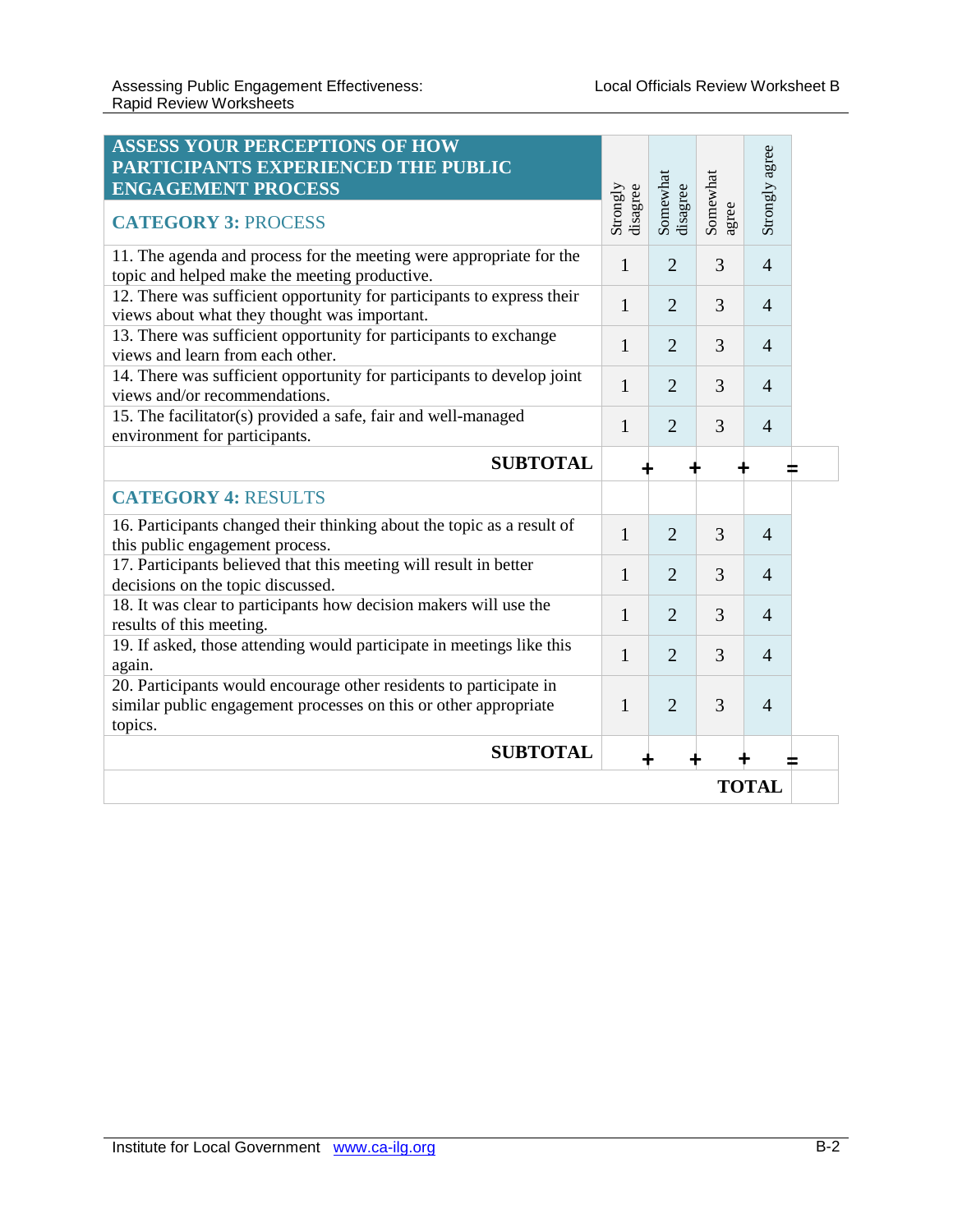#### Step Two (Optional): Questions for Reflection and/or Discussion:

- 1. Which statement(s) among the 20 questions do you most strongly agree with? Why?
- 2. Which statement(s) do you most strongly disagree with? Why?
- 3. Which category of statements did you score the highest? Why?
- 4. Which category of statements did you score the lowest? Why?
- 5. Were there any surprising or unanticipated results from this public engagement process?
- 6. In your opinion, what would have most improved this public engagement process?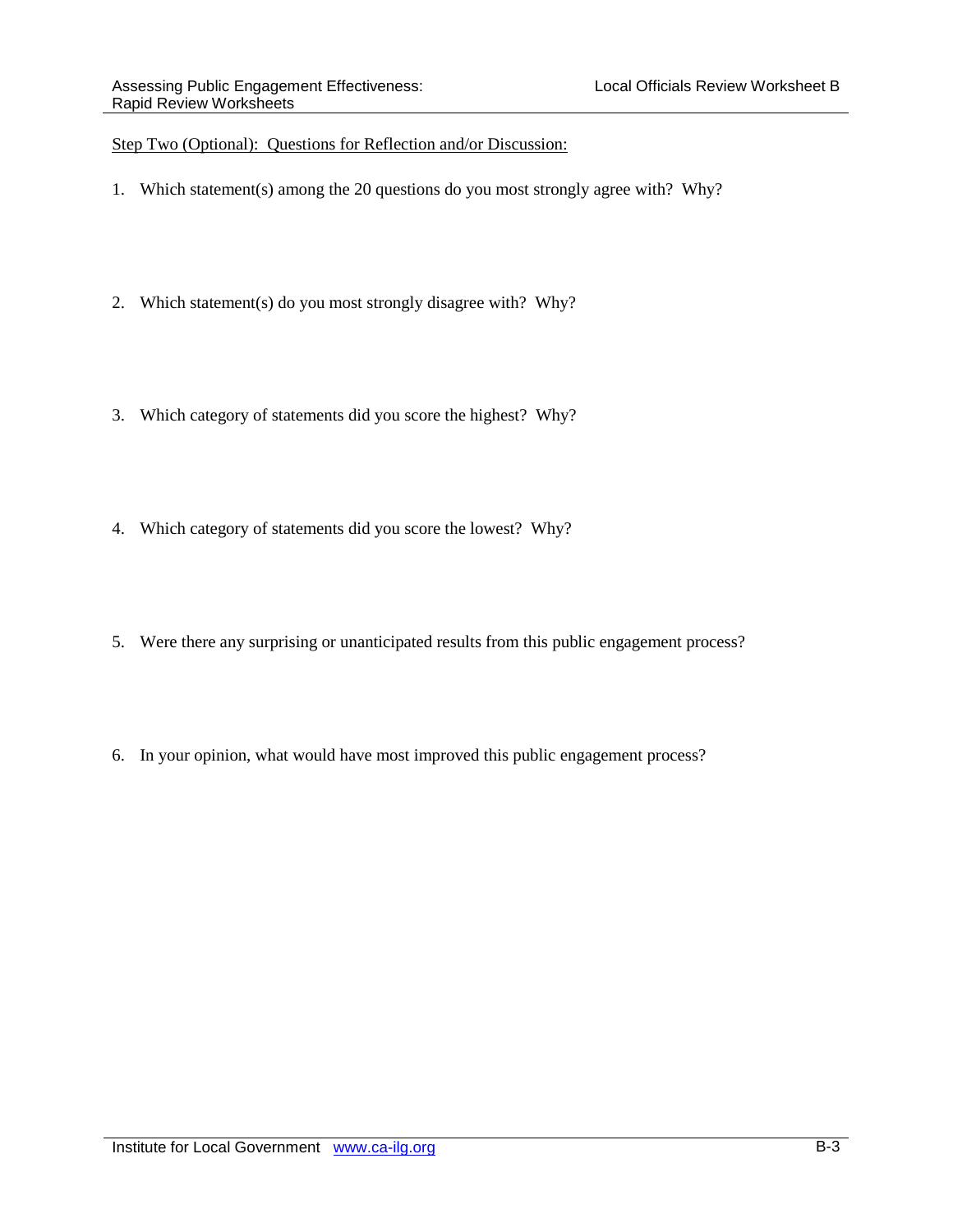#### **Comparison Worksheet C and Instructions for Use**

The third worksheet, the **Comparison Worksheet** (Worksheet C), is an Excel document that compares, side by side, the aggregated responses of participants and local officials to the same public participation assessment statements, and guides initial discussion on these points. This is often a discussion by local officials alone, but may be a joint discussion with participants or participant representatives. In some cases, this worksheet may be used by commissions or other local bodies who are charged with improving public engagement.

The **Comparison Worksheet** (*Worksheet C*) contains a **Participants Tally Sheet**, a **Local Officials Tally Sheet**, and a **Comparison Sheet**. The tally sheets allow easy online computation of the responses from the Participant Worksheet (*Worksheet A*) and the Local Official Worksheet (*Worksheet B*), and the aggregated responses are automatically entered on to the Comparison Sheet.

Review the compared responses to each statement on the Comparison Sheet. What individual statements and subsection categories were rated highest and lowest by participants? Where are the greatest similarities and differences in responses – for individual questions or for the subsection categories – between participants and local officials? What insights into the public engagement process do participant scores and these comparisons offer? Find discussion questions for process organizers/sponsors following the Comparison Worksheet.

To access the tally and comparison Excel sheets, visit [www.ca-ilg.org/rapidreview.](http://www.ca-ilg.org/rapidreview)





Please note that the next worksheet (Process Improvement Worksheet D) offers

the opportunity for further reflection on the information contained in Comparison Worksheet C, and provides additional evaluative questions for consideration by local official sponsors. Worksheet D also provides a place to identify and document ideas for improving public engagement processes in the future.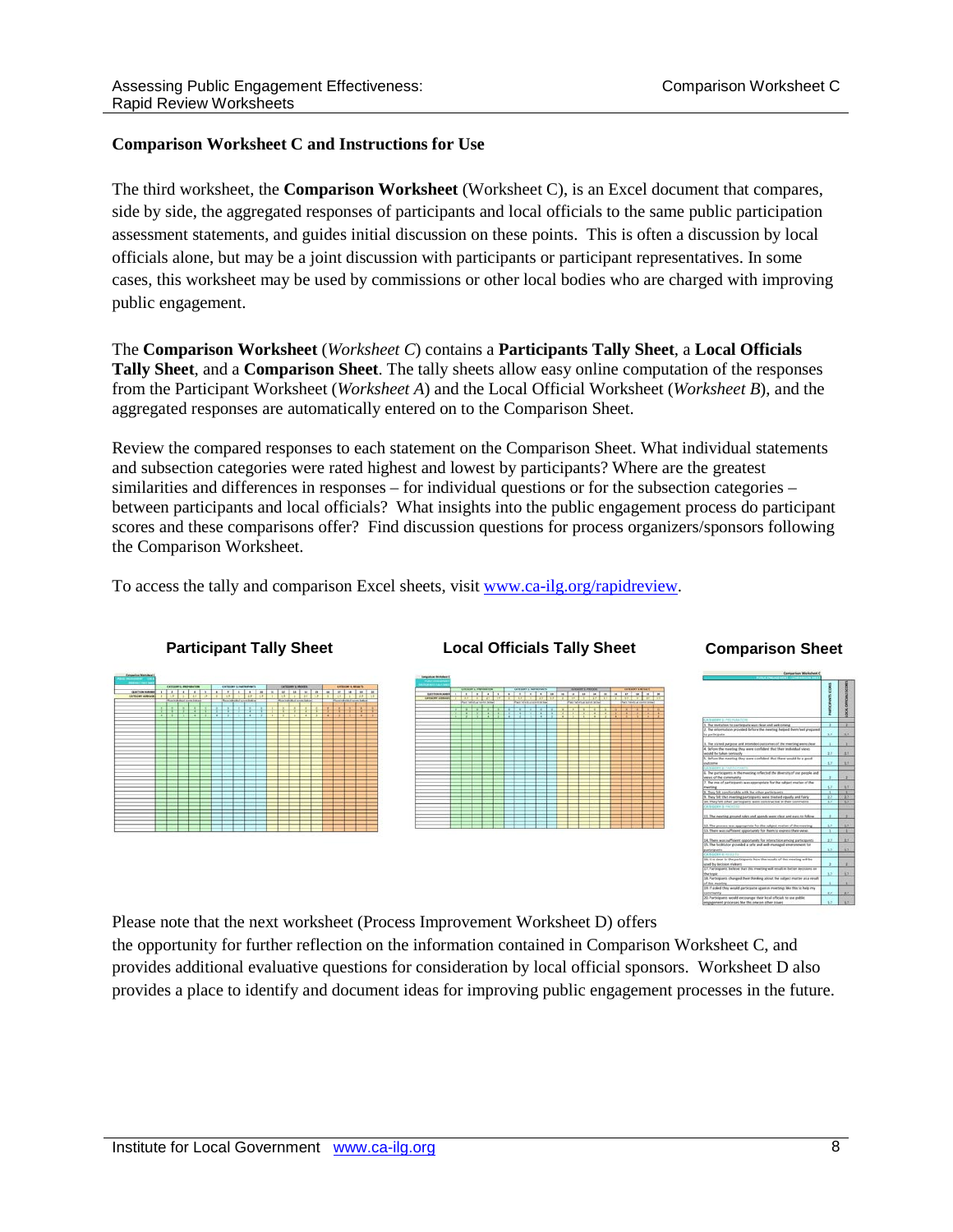#### **Discussion Questions**

- 1. What individual statements and subsection categories were rated highest and lowest by participants? What does this suggest?
- 2. What individual statements and subsection categories were rated highest and lowest by local official sponsors/convenors? What does this suggest?
- 3. Which individual items reflect the greatest similarity and greatest difference in scores between participants and local officials? What does this suggest?
- 4. Which categories reflect the greatest similarity and greatest difference in scores between participants and local officials? What does this suggest?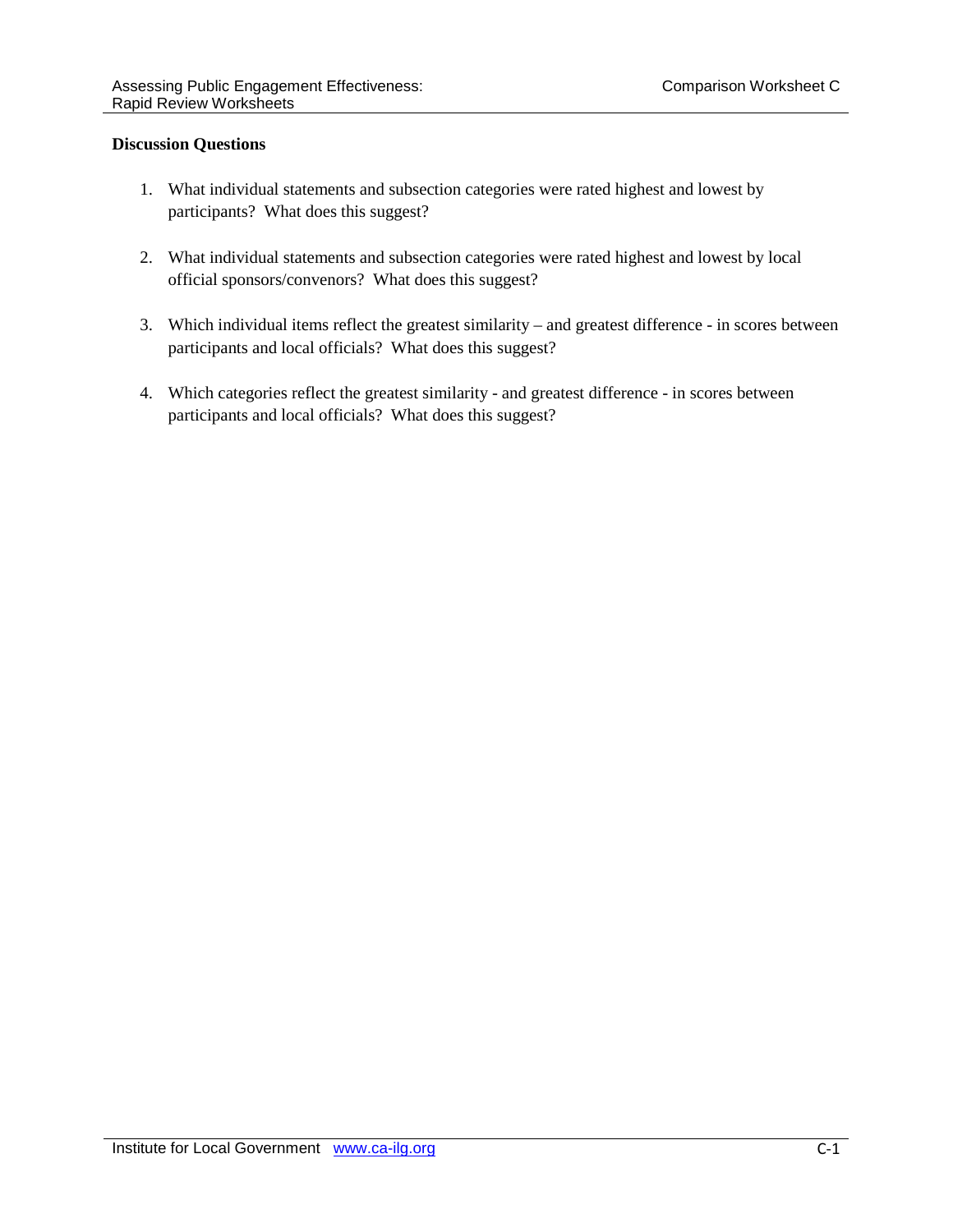#### **Process Improvement Worksheet D and Instructions for Use**

This worksheet (Worksheet D) has three parts:

- Step One: The first part of this worksheet provides an opportunity to brainstorm and discuss ideas for public engagement improvement based on a review of the Comparison Worksheet C.
- Step Two: The second part of this worksheet provides additional specific questions about the public engagement process that should be considered by the local agency sponsors/conveners.
- Step Three: The third part of this worksheet provides an opportunity to make and document recommendations intended to improve the local agency's next public engagement effort.

The work described in Worksheet D is best completed collectively, in meeting, by those local officials involved in the completed public engagement process.

**Step One**. First, identify for discussion the statements or general categories from the Comparison Worksheet C that you think require attention. These may be instances where the rankings of participants and officials are substantially different, or where comments by one or both groups suggest room for improvement. Discuss these together, one statement at a time, also reviewing any written comments provided on the participant worksheets (Worksheet A). Then include any points of learning or potential ideas for future improvements in the "Possible Improvements" column found under Step One. Discuss these, noting those ideas that have the greatest support. This is information that will be drawn on to help determine and document a final list of recommendations for improvements in Step Three.

**Step Two**. Next, review and discuss the four questions in the Step Two section of this Worksheet (D). These are important overarching questions about the public engagement process that will be particularly appropriate for local officials or for commissions or other local bodies who are charged with improving public engagement. Note any ideas for improvement as these may also become part of the final list of recommendations determined in Step Three.

**Step Three**. Finally, use the Step Three section of Worksheet D to discuss the ideas for improvements developed under Step One and Step Two and to determine and document the final decisions about the improvements you think would have the greatest positive impacts on your city's or county's next public engagement process.

You may also wish to use the information from this worksheet in follow-up communication with your recent public engagement participants. It is important that public engagement process participants know how their ideas, recommendations and evaluative comments were used by decision makers.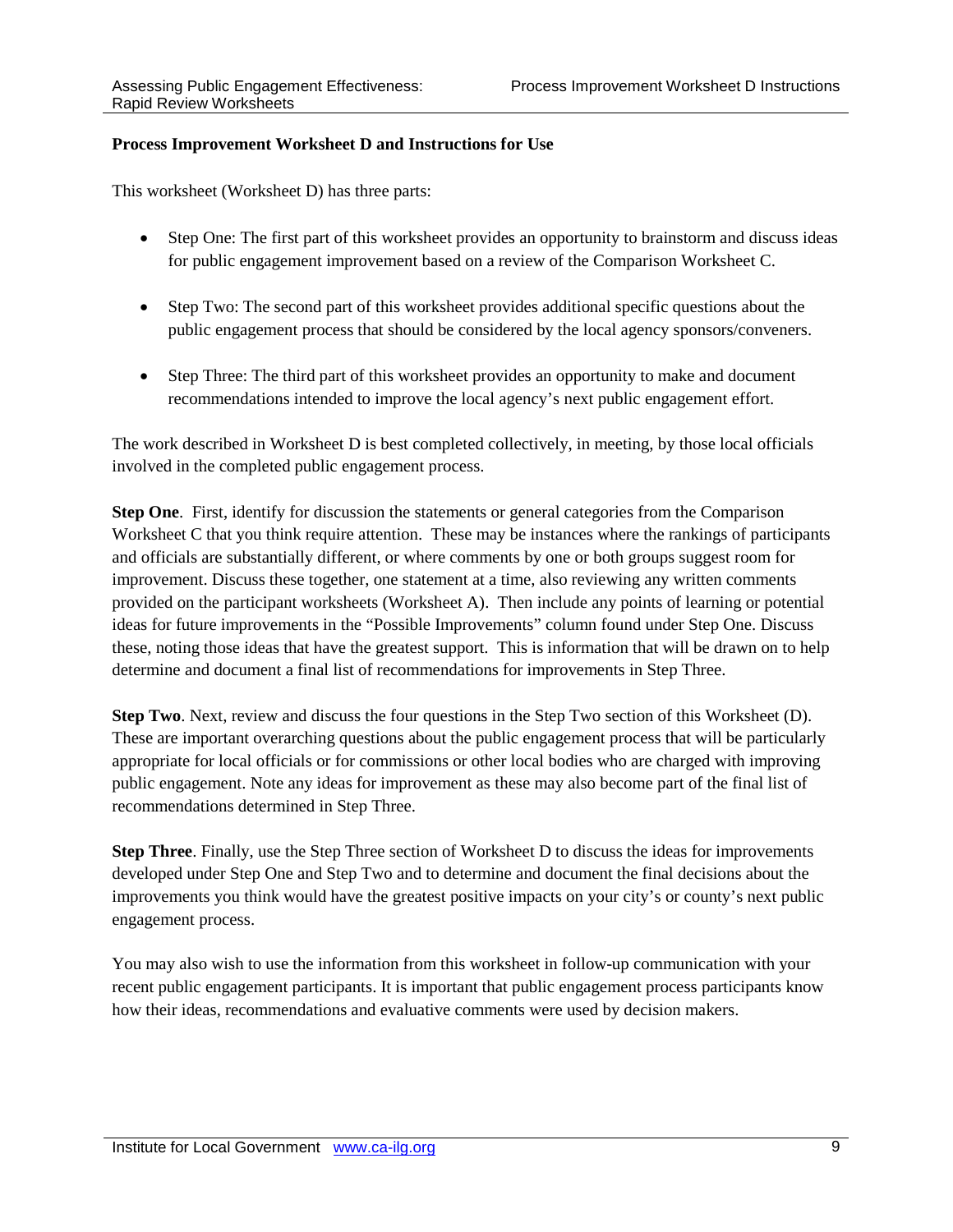#### **Process Improvement Worksheet D**

**Step One**: Discuss and document ideas from Comparison Worksheet C or brainstorm new ideas for improvement based on Worksheet A and B Responses.

| <b>STATEMENT</b>                                                                                                                                   | <b>POSSIBLE IMPROVEMENTS</b> |
|----------------------------------------------------------------------------------------------------------------------------------------------------|------------------------------|
| <b>PREPARATION</b>                                                                                                                                 |                              |
| 1. The notice, advertisement and/or invitation to<br>participate was clear and welcoming.                                                          |                              |
| 2. Information about the meeting topic, provided to<br>attendees before or at the meeting, helped prepare<br>them to participate more effectively. |                              |
| 3. The purpose of the meeting was clear to<br>participants.                                                                                        |                              |
| 4. Before the meeting, participants believed their<br>individual views would be seriously considered by<br>policymakers.                           |                              |
| 5. Before the meeting, participants believed their<br><i>collective</i> views or recommendations would be<br>seriously considered by policymakers. |                              |
| <b>PARTICIPANTS</b>                                                                                                                                |                              |
| 6. The participants in the meeting reflected the<br>diversity of the people and views of our<br>community.                                         |                              |
| 7. The mix of participants was appropriate for the<br>subject matter of the meeting.                                                               |                              |
| 8. Participants felt comfortable with the other<br>participants.                                                                                   |                              |
| 9. Meeting participants treated each other<br>respectfully.                                                                                        |                              |
| 10. Meeting participants felt that other participants<br>were constructive in their comments.                                                      |                              |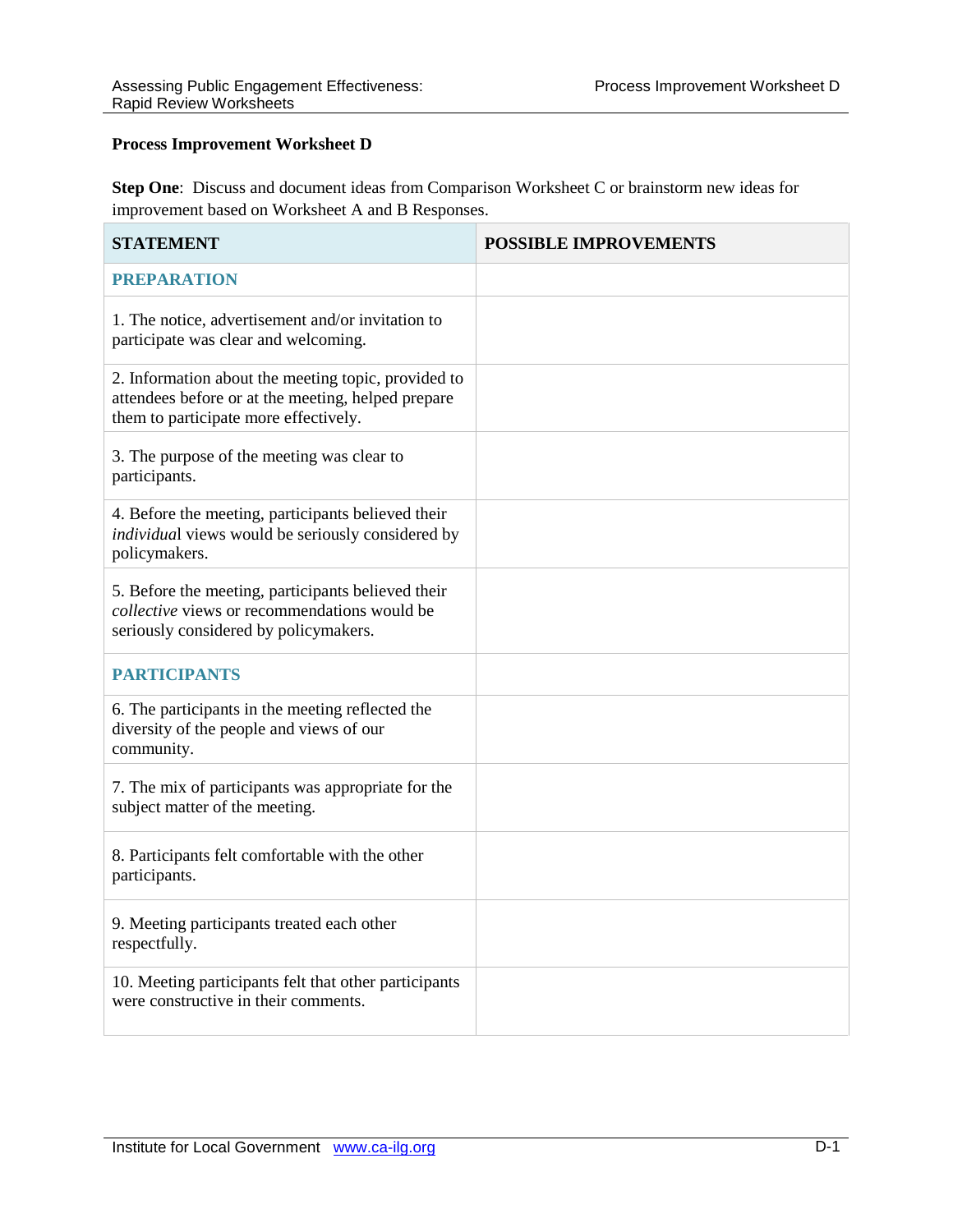| <b>STATEMENT</b>                                                                                                                                  | <b>IMPROVEMENT</b> |
|---------------------------------------------------------------------------------------------------------------------------------------------------|--------------------|
| <b>PROCESS</b>                                                                                                                                    |                    |
| 11. The agenda and process for the meeting were<br>appropriate for the topic and helped make the<br>meeting productive.                           |                    |
| 12. There was sufficient opportunity for<br>participants to express their views about what they<br>thought was important.                         |                    |
| 13. There was sufficient opportunity for<br>participants to exchange views and learn from each<br>other.                                          |                    |
| 14. There was sufficient opportunity for<br>participants to develop joint views and/or<br>recommendations.                                        |                    |
| 15. The facilitator(s) provided a safe, fair, and well-<br>managed environment for participants.                                                  |                    |
|                                                                                                                                                   |                    |
| <b>RESULTS</b>                                                                                                                                    |                    |
| 16. Participants changed their thinking about the<br>topic as a result of this public engagement process.                                         |                    |
| 17. Participants believe that this meeting will result<br>in better decisions on the topic discussed                                              |                    |
| 18. It was clear to participants how decision makers<br>will use the results of this meeting.                                                     |                    |
| 19. If asked, those attending would participate in<br>meetings like this again.                                                                   |                    |
| 20. Participants would encourage other residents to<br>participate in similar public engagement processes<br>on this or other appropriate topics. |                    |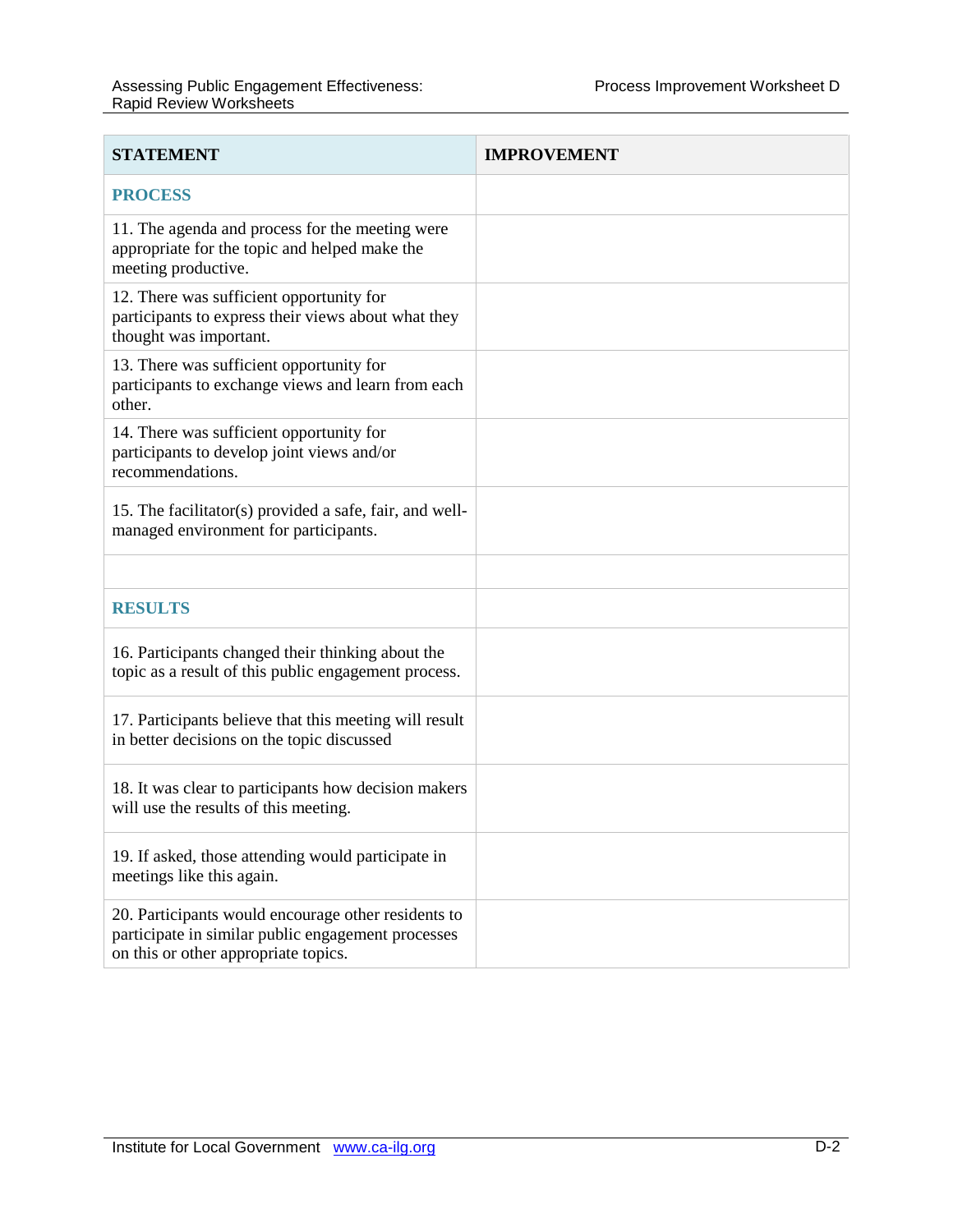#### **Step Two**: Additional Assessment Questions

These questions are not intended for tabulation but for discussion to help assess the overall success of a public engagement activity/process. These questions generally extend beyond the subject matter of the previous worksheets.

| 1.               | A Plan? Did appropriate local officials develop and approve a clear public engagement plan that<br>included: a stated purpose, participation goals, a process design, a timeline, clear local official<br>and staff roles, a budget, ties to any larger city or county public engagement goals, and how local<br>officials would integrate recommendations into their ultimate decision making? Also, was there<br>early input into the public engagement plan or design from members of intended participant<br>communities? How could this public engagement plan have been improved? |
|------------------|-----------------------------------------------------------------------------------------------------------------------------------------------------------------------------------------------------------------------------------------------------------------------------------------------------------------------------------------------------------------------------------------------------------------------------------------------------------------------------------------------------------------------------------------------------------------------------------------|
| 2.               | <b>Internal Communications?</b> Were you satisfied with the communications between and among<br>appropriate local agency officials, staff and consultants (if any) during the public engagement<br>process? How could this have been approved?                                                                                                                                                                                                                                                                                                                                          |
| 3.               | <b>External Communications?</b> Were you satisfied with the external communications to the larger<br>public during the public engagement process; to present the results of the process; or to<br>communicate how decision makers used the information generated by the public? How could<br>this have been improved?                                                                                                                                                                                                                                                                   |
| $\overline{4}$ . | <b>Policy Impacts</b> ? Do you believe the ultimate decisions made by the appropriate local agency or<br>governing body were different and/or better than would have been the case without the public<br>engagement activity/process? If yes, how so? How could this have been improved?                                                                                                                                                                                                                                                                                                |